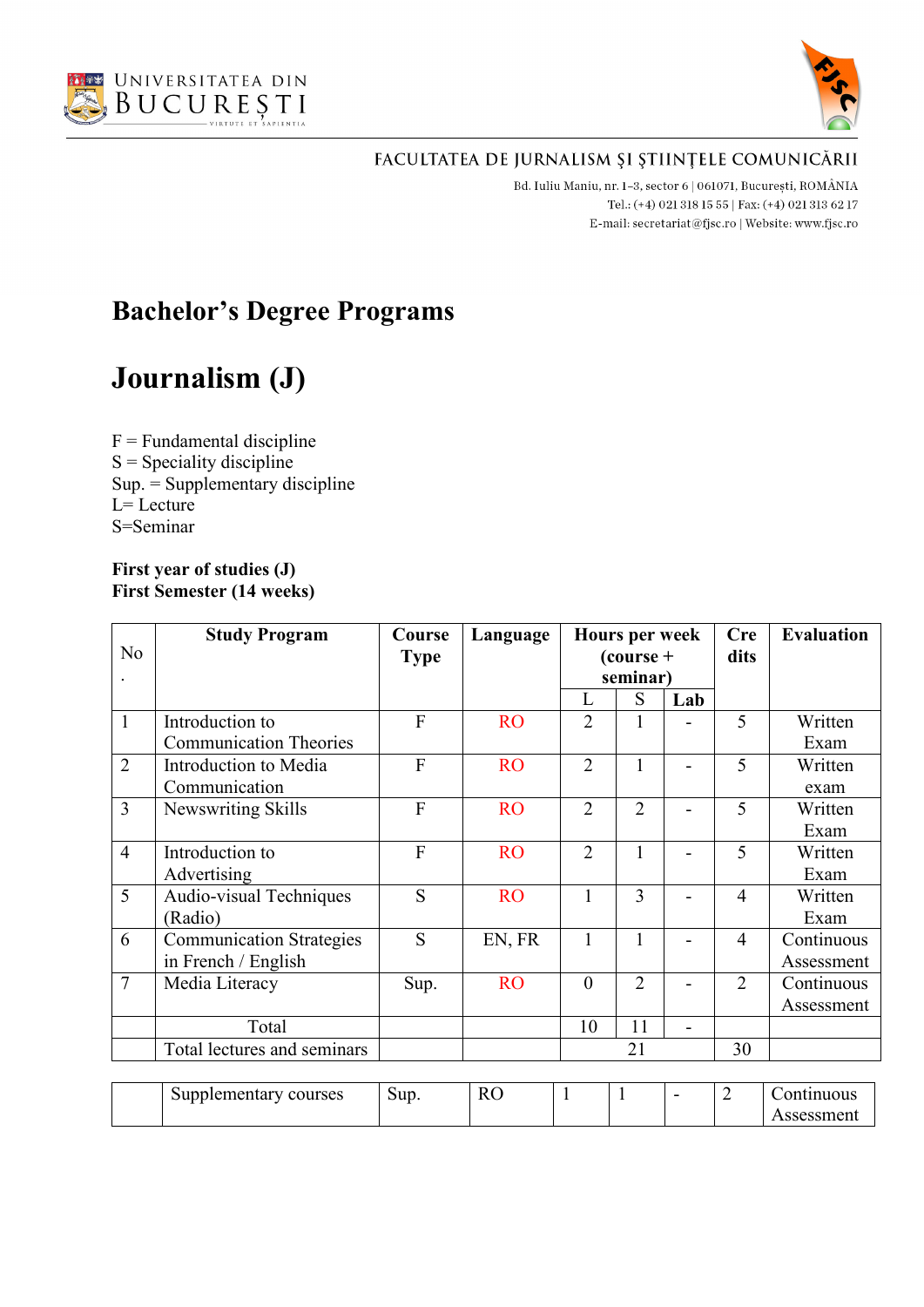



B<br/>d. Iuliu Maniu, nr. 1–3, sector 6 | 061071, București, ROMÂNIA Tel.: (+4) 021 318 15 55 | Fax: (+4) 021 313 62 17 E-mail:  $\texttt{secretariat@f}$ isc.ro | Website: www.fjsc.ro

#### **First year of studies (J) Second Semester (14 weeks)**

|                  | <b>Study Program</b>          | Course         | Language  | <b>Hours per week</b> |                         |                | <b>Cre</b>     | <b>Evaluation</b>              |
|------------------|-------------------------------|----------------|-----------|-----------------------|-------------------------|----------------|----------------|--------------------------------|
| No.              |                               | <b>Type</b>    |           |                       | $\frac{1}{2}$ (course + |                | dits           |                                |
|                  |                               |                |           |                       | seminar)                |                |                |                                |
|                  |                               |                |           | L                     | S                       | Lab            |                |                                |
| 1.               | Introduction to Media         | $\overline{F}$ | <b>RO</b> | $\overline{2}$        | 1                       |                | 5              | Written                        |
|                  | Communication                 |                |           |                       |                         |                |                | Exam                           |
| $\overline{2}$ . | <b>Fundamentals of Social</b> | $\overline{F}$ | <b>RO</b> | $\overline{2}$        | $\overline{2}$          |                | $\overline{4}$ | Written                        |
|                  | Sciences                      |                |           |                       |                         |                |                | Exam                           |
| 3.               | Introduction to Public        | $\overline{F}$ | <b>RO</b> | $\overline{2}$        | $\mathbf{1}$            |                | $\overline{4}$ | Written                        |
|                  | Relations                     |                |           |                       |                         |                |                | Exam                           |
| 4.               | Desktop Publishing and        | $\overline{F}$ | <b>RO</b> | $\mathbf{1}$          | 3                       | ÷              | $\overline{4}$ | Written                        |
|                  | Infography                    |                |           |                       |                         |                |                | Exam                           |
| 5.               | Communication                 | Sup.           | EN, FR    | $\mathbf{1}$          | 1                       |                | $\overline{4}$ | Continuous                     |
|                  | Strategies in French /        |                |           |                       |                         |                |                | Assessment                     |
|                  | English                       |                |           |                       |                         |                |                |                                |
| 6.               | Journalism Workshop           | S              | <b>RO</b> | $\overline{0}$        | $\overline{2}$          |                | $\overline{4}$ | $\overline{\text{Continuous}}$ |
|                  |                               |                |           |                       |                         |                |                | Assessment                     |
| 7.               | Media Literacy                | Sup.           | <b>RO</b> | $\overline{0}$        | $\overline{2}$          |                | $\overline{2}$ | Continuous                     |
|                  |                               |                |           |                       |                         |                |                | Assessment                     |
| 8.               | Internship (90 hours)         | S              | <b>RO</b> |                       |                         |                | 3              | Continuous                     |
|                  |                               |                |           |                       |                         |                |                | Assessment                     |
|                  | Total                         |                |           | 8                     | 12                      | $\overline{a}$ |                |                                |
|                  | Total lectures and            |                |           |                       | 20                      |                | 30             |                                |
|                  | seminars                      |                |           |                       |                         |                |                |                                |
|                  |                               |                |           |                       |                         |                |                |                                |
|                  | Supplementary courses         | Sup.           | <b>RO</b> | $\mathbf{1}$          | $\mathbf{1}$            |                | $\overline{2}$ | Continuous                     |
|                  |                               |                |           |                       |                         |                |                | Assessment                     |

#### **Second year of studies (J) Third Semester (14 weeks)**

| No. | <b>Study Program</b>           | Course<br>Type | Langua<br>ge | <b>Hours</b><br>per week<br>$\frac{1}{2}$ (course +<br>seminar) | <b>Credit</b> | <b>Evaluation</b> |
|-----|--------------------------------|----------------|--------------|-----------------------------------------------------------------|---------------|-------------------|
|     | <b>Print Journalism Genres</b> |                | <b>RO</b>    | $+2$                                                            |               | Written           |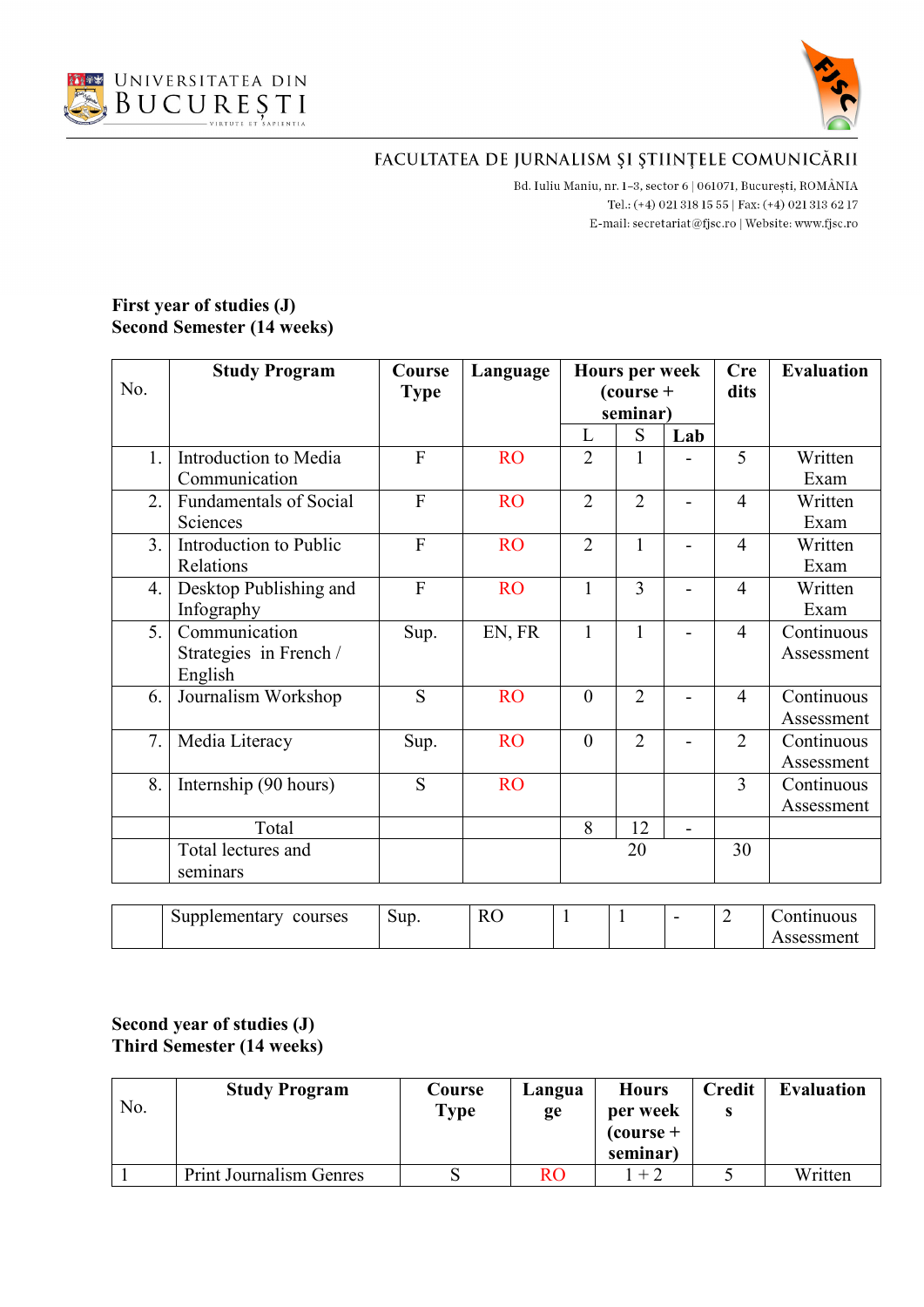



Bd. Iuliu Maniu, nr. 1-3, sector 6 | 061071, București, ROMÂNIA Tel.: (+4) 021 318 15 55 | Fax: (+4) 021 313 62 17 E-mail:  $\texttt{secretariat@f}$ isc.ro | Website: www.fjsc.ro

|                |                                |      |              |          |                | Exam       |
|----------------|--------------------------------|------|--------------|----------|----------------|------------|
| $\overline{2}$ | Multimedia                     | S    | <b>RO</b>    | $2 + 2$  | $\overline{4}$ | Written    |
|                |                                |      |              |          |                | Exam       |
| 3              | <b>Audio-Visual Techniques</b> | S    | <b>RO</b>    | $1 + 3$  | $\overline{4}$ | Written    |
|                | $(TV)$ (lab.)                  |      |              |          |                | Exam       |
| $\overline{4}$ | Ethics                         | F    | <b>RO</b>    | $2 + 1$  | $\overline{4}$ | Written    |
|                |                                |      |              |          |                | Exam       |
| 5              | Newsgathering                  | F    | <b>RO</b>    | $1 + 2$  | 5              | Written    |
|                |                                |      |              |          |                | Exam       |
| 6              | Writing Techniques in          | Sup. | <b>EN/FR</b> | $1 + 1$  | $\overline{4}$ | Continuous |
|                | French/English                 |      |              |          |                | Assessment |
|                | <b>Optional Courses</b>        | Sup  | <b>RO</b>    | $1 + 1$  | $\overline{2}$ | Continuous |
|                | $(1 \text{ out of } 3)$        |      |              |          |                | Assessment |
| $\overline{7}$ | Journalistic Practices in      | S    | <b>RO</b>    | $1+1$    | $\overline{4}$ | Continuous |
|                | Crisis Situations              |      |              |          |                | Assessment |
| 8              | Op/Ed Journalism               | S    | <b>RO</b>    | $1+1$    | 4              | Continuous |
|                |                                |      |              |          |                | Assessment |
| 9              | Photojournalism                |      | <b>RO</b>    | $1+1$    | $\overline{4}$ | Continuous |
|                |                                |      |              |          |                | Assessment |
|                | Total                          |      |              | $9 + 12$ | 30             |            |
|                | Supplementary courses          | Sup. | <b>RO</b>    | 1        | $\mathbf{1}$   | Continuous |
|                |                                |      |              |          |                | Assessment |

#### **Second year of studies (J) Fourth Semester (14 weeks)**

| No.            | <b>Study Program</b>     | Course<br><b>Type</b> | Language  | <b>Hours</b><br>per<br>week<br>(course)<br>$\pm$<br>semina<br>r) | <b>Credits</b> | <b>Evaluation</b> |
|----------------|--------------------------|-----------------------|-----------|------------------------------------------------------------------|----------------|-------------------|
| 1.             | <b>Communication Law</b> | F                     | <b>RO</b> | $2+1$                                                            | 3              | Written<br>Exam   |
| $\overline{2}$ | Deontology               | F                     | <b>RO</b> | $2 + 2$                                                          | $\overline{4}$ | Written<br>Exam   |
| 3.             | Radio Journalism Genres  | S                     | <b>RO</b> | $1+2$                                                            | 3              |                   |
|                |                          |                       |           |                                                                  |                | Continuous        |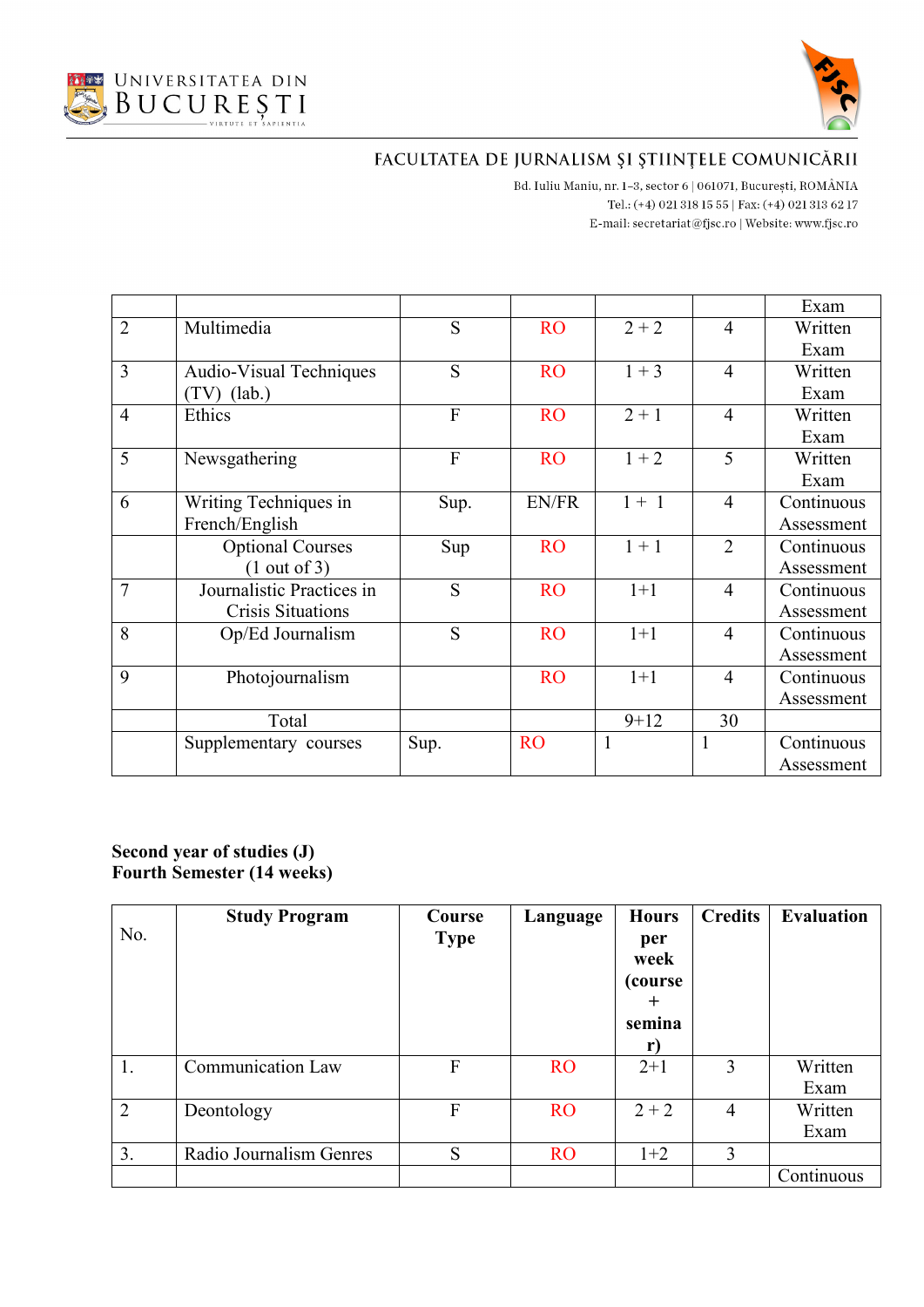



Assessment

# FACULTATEA DE JURNALISM ȘI ȘTIINȚELE COMUNICĂRII

B<br/>d. Iuliu Maniu, nr. 1–3, sector 6 | 061071, București, ROMÂNIA Tel.: (+4) 021 318 15 55 | Fax: (+4) 021 313 62 17 E-mail:  $\texttt{secretariat@f}$ isc.ro | Website: www.fjsc.ro

|                  |                               |                |           |           |                | Assessment |
|------------------|-------------------------------|----------------|-----------|-----------|----------------|------------|
| $\overline{4}$ . | Investigative Journalism      | S              | <b>RO</b> | $1 + 2$   | 3              | Written    |
|                  |                               |                |           |           |                | Exam       |
| 5.               | Audio-Visual Digital          | S              | <b>RO</b> | $1 + 3$   | 3              | Continuous |
|                  | Techniques TV                 |                |           |           |                | Assessment |
| 6.               | Research Methods and          | $\overline{F}$ | <b>RO</b> | $1 + 2$   | $\overline{4}$ | Written    |
|                  | Methodologies                 |                |           |           |                | Exam       |
| 7.               | Writing Techniques in         | S              | EN, FR    | $1 + 1$   | $\overline{4}$ | Continuous |
|                  | French / English              |                |           |           |                | Assessment |
| 8.               | Internship (90 hours)         |                | <b>RO</b> |           | 3              | Continuous |
|                  |                               |                |           |           |                | Assessment |
|                  | Optional Courses (1 out of 3) |                |           |           |                |            |
| 9.               | Mass Media and New            | S              | <b>RO</b> | $1 + 1$   | 3              | Continuous |
|                  | Technologies                  |                |           |           |                | Assessment |
| 10.              | Advanced Techniques of        | S              | <b>RO</b> | $1 + 1$   | 3              | Continuous |
|                  | Newsgathering and Data        |                |           |           |                | Assessment |
|                  | Processing                    |                |           |           |                |            |
| 11.              | Romania and the European      | S              | <b>RO</b> | $1+1$     | 3              | Continuous |
|                  | Integration                   |                |           |           |                | Assessment |
|                  | Total                         |                |           | $10 + 14$ |                |            |
|                  | Total lectures and seminars   |                |           | 24        | 30             |            |
|                  |                               |                |           |           |                |            |
|                  | <b>Supplementary Courses</b>  | Sup            |           | $1 + 1$   | $\overline{2}$ | Continuous |

#### **Third year of studies (J) Fifth Semester (14 weeks)**

| No.            | <b>Study Program</b>   | Course<br><b>Type</b> | Lang<br>uage | <b>Hours</b><br>per week<br>$\frac{1}{2}$ (course +<br>seminar) | <b>Credits</b> | <b>Evaluation</b> |
|----------------|------------------------|-----------------------|--------------|-----------------------------------------------------------------|----------------|-------------------|
|                |                        |                       |              |                                                                 |                | Continuous        |
| 1              | Online Journalism      | S                     | <b>RO</b>    | $1+2$                                                           | 5              | Assessment        |
| $\overline{2}$ | History of Romanian    | S                     | <b>RO</b>    | $2 + 1$                                                         | 5              | Written           |
|                | Media                  |                       |              |                                                                 |                | Exam              |
| $\overline{3}$ | Advanced Techniques in | S                     | <b>RO</b>    | $1 + 2$                                                         | 5              | Written           |
|                | News Agencies          |                       |              |                                                                 |                | Exam              |
| $\overline{4}$ | Television Journalism  | S                     | <b>RO</b>    | $1 + 2$                                                         | 5              | Continuous        |
|                | Genres                 |                       |              |                                                                 |                | Assessment        |
|                | Narrative Journalism   | S                     | <b>RO</b>    | $1+2$                                                           | 5              | Continuous        |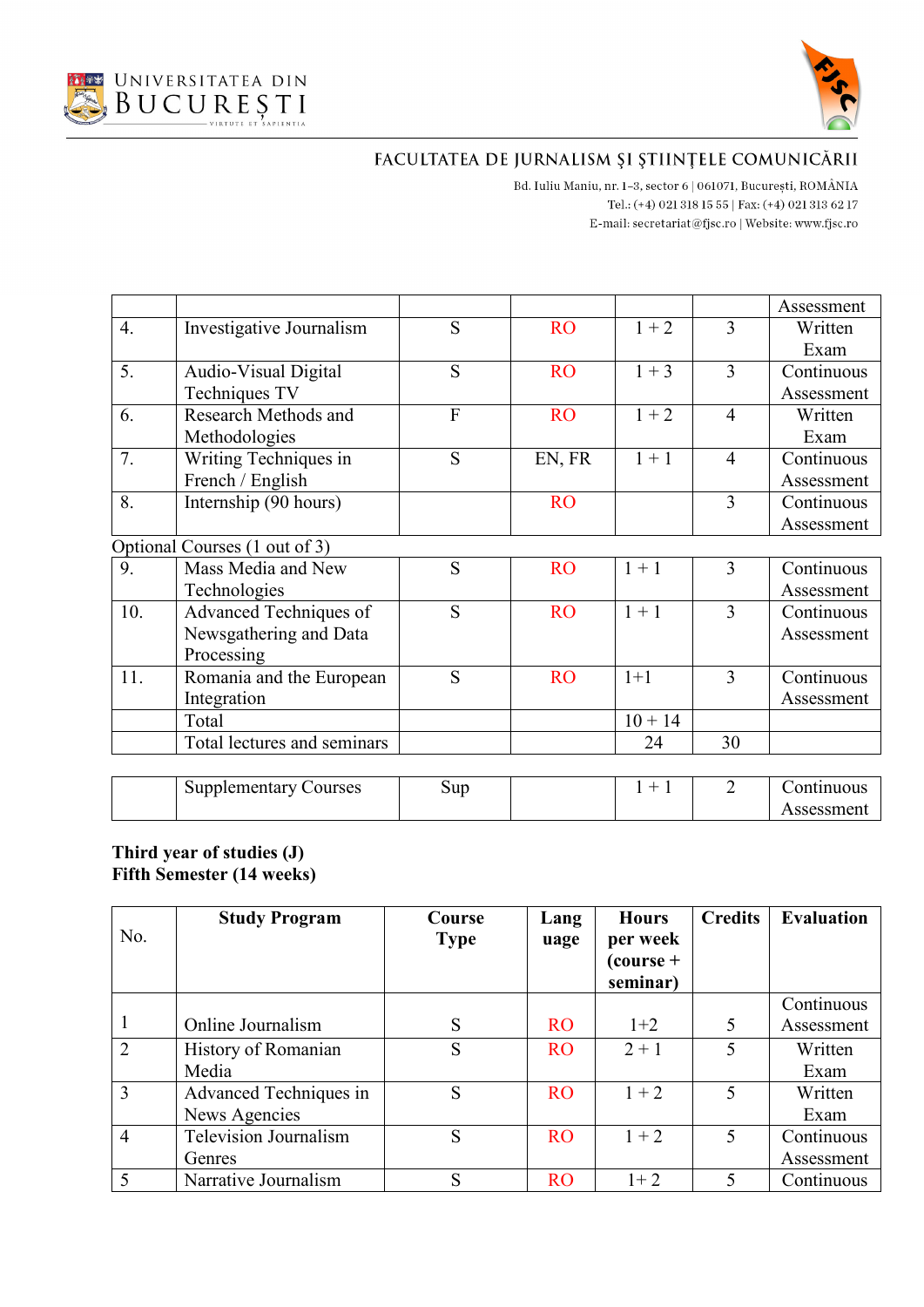



Bd. Iuliu Maniu, nr. 1-3, sector 6 | 061071, București, ROMÂNIA Tel.: (+4) 021 318 15 55 | Fax: (+4) 021 313 62 17 E-mail:  $\texttt{secretariat@f}$ isc.ro | Website: www.fjsc.ro

|                |                               |      |           |          |    | Assessment  |
|----------------|-------------------------------|------|-----------|----------|----|-------------|
| 5              | Career Management             | Sup. | <b>RO</b> | $1 + 1$  | 5  | Written Ex. |
|                | <b>Optional Courses</b>       |      |           |          |    |             |
|                | (1 out of 3)                  |      |           |          |    |             |
| 6              | Radio Documentary             | S    | <b>RO</b> | $1+1$    | 5  | Continuous  |
|                |                               |      |           |          |    | Assessment  |
| $\overline{7}$ | <b>Contemporary Political</b> | Sup. | <b>RO</b> | $1 + 1$  | 5  | Continuous  |
|                | Ideologies                    |      |           |          |    | Assessment  |
| 8              | <b>Television Broadcast</b>   | S    | <b>RO</b> | $1 + 1$  | 5  | Continuous  |
|                |                               |      |           |          |    | Assessment  |
|                |                               |      |           |          |    |             |
|                | Total                         |      |           | $8 + 10$ | 30 |             |
|                | Total lectures and            |      |           | 18       |    |             |
|                | seminars                      |      |           |          |    |             |
|                |                               |      |           |          |    |             |
|                | <b>Supplementary Courses</b>  | Sup  |           | $1 + 1$  | 2  | Continuous  |
|                |                               |      |           |          |    | Assessment  |

#### **Third year of studies (J) Sixth Semester (10 weeks)**

|                | <b>Study Program</b>          | Course      | Language  | <b>Hours</b> per        | <b>Credits</b> | <b>Evaluation</b> |
|----------------|-------------------------------|-------------|-----------|-------------------------|----------------|-------------------|
| No.            |                               | <b>Type</b> |           | week                    |                |                   |
|                |                               |             |           | $\frac{1}{2}$ (course + |                |                   |
|                |                               |             |           | seminar)                |                |                   |
| $\mathbf{1}$   | Sociology of                  | S           | <b>RO</b> | $2 + 2$                 | 5              | Written           |
|                | Journalism                    |             |           |                         |                | Exam              |
| $\overline{2}$ | <b>TV Newscast</b>            | S           | <b>RO</b> | $1 + 2$                 | 5              | Continuous        |
|                |                               |             |           |                         |                | Assessment        |
| 3              | Radio Newscast                | S           | <b>RO</b> | $1 + 2$                 | 5              | Continuous        |
|                |                               |             |           |                         |                | Assessment        |
| $\overline{4}$ | Online Journalism             | S           | <b>RO</b> | $1 + 2$                 | 5              | Continuous        |
|                | Production                    |             |           |                         |                | Assessment        |
| 5              | <b>Print Media Production</b> | S           | <b>RO</b> | $1 + 2$                 | 5              | Written           |
|                |                               |             |           |                         |                | Exam              |
|                | Optional Courses (1 out       |             |           |                         |                |                   |
|                | of 3)                         |             |           |                         |                |                   |
| 6              | TV Debate Journalism          | S           | <b>RO</b> | $1 + 1$                 | 5              | Continuous        |
|                |                               |             |           |                         |                | Assessment        |